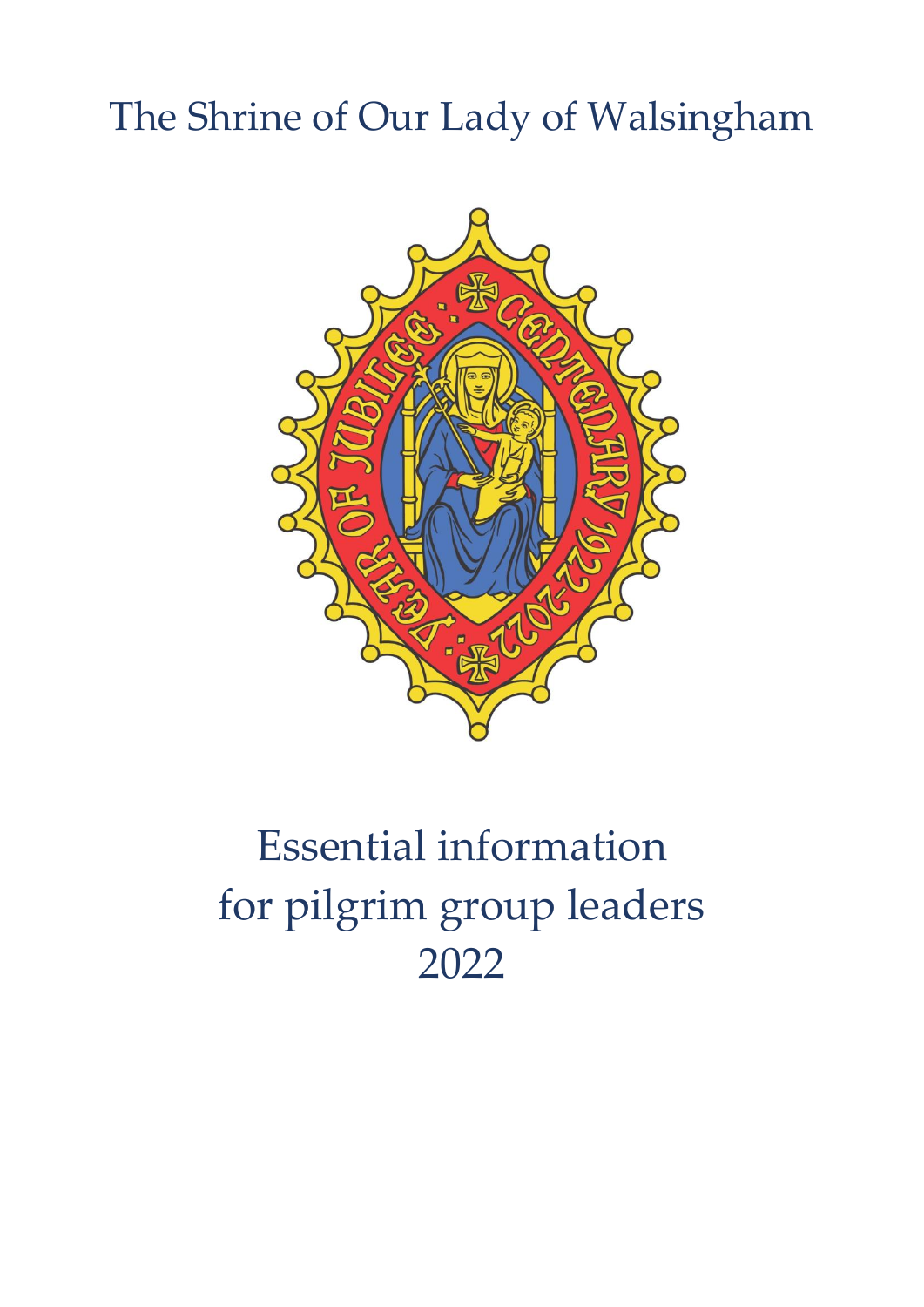#### *A message from the Priest Administrator*

I am delighted to hear that you are planning a pilgrimage to Walsingham. I look forward to welcoming you and your fellow pilgrims to England's Nazareth and to returning to some kind of normality following the Covid pandemic. It will be wonderful to see pilgrims back again! The following pages provide you with helpful information to assist with planning your upcoming pilgrimage. However, if you do still have any questions please do get in touch with the appropriate department, contact details can be found at the back of the booklet.

A pilgrimage to Walsingham is a unique experience and one where we can set aside some time away from home to allow us to draw nearer to God and to receive his many blessings. All are welcome to England's Nazareth and for those who will be making their first pilgrimage to Walsingham, they can be assured of a very warm reception.

The Shrine Priest or another member of the Shrine team would be happy to meet with groups of new pilgrims to explain the history of Walsingham and to introduce them to the Shrine. If this is something that first time pilgrims in your group would find helpful, please do contact the Shrine Priest directly.

Finally, please be assured of my prayers as you continue to plan and prepare your pilgrimage to England's Nazareth.

Your friend and fellow pilgrim,

Fr Kevin Smith

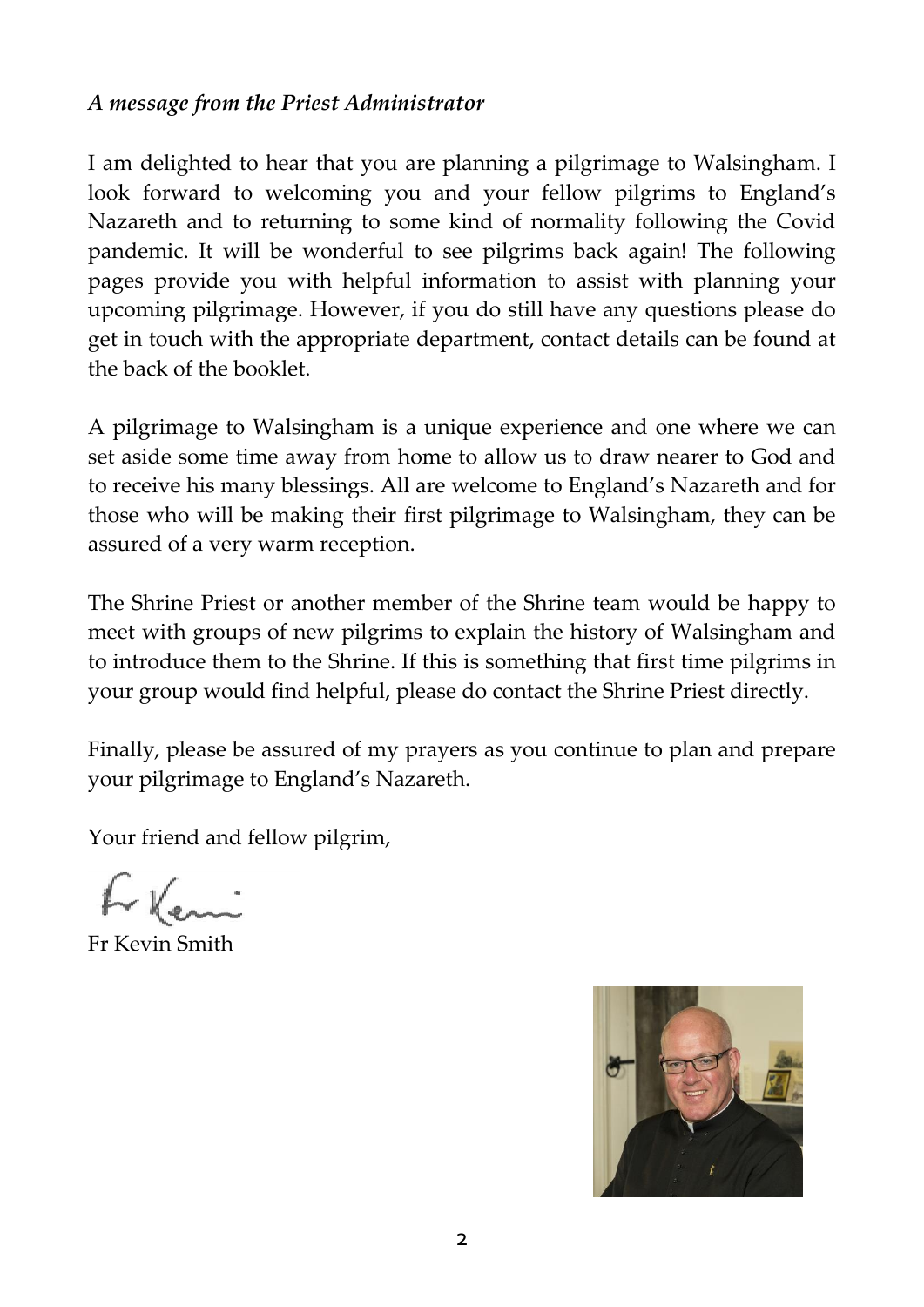# **Contents**

| Accommodation                                        | 4  |
|------------------------------------------------------|----|
| The Refectory                                        | 5  |
| The Pilgrim Manual                                   | 5  |
| Priests and Deacons Officiating in the Shrine Church | 6  |
| The Atmosphere within the Shrine Church and Gardens  | 7  |
| Services during the Pilgrimage Season                | 7  |
| The Sacrament of Reconciliation (Confessions)        | 8  |
| Worship with your own group                          | 9  |
| <b>Sacristy Meetings</b>                             | 9  |
| Robes                                                | 10 |
| Thanksgiving for the upkeep of the Shrine            | 10 |
| <b>Shrine Prayers</b>                                | 11 |
| Groups with children and young people                | 11 |
| Cash Machine                                         | 12 |
| Socialising at the Shrine                            | 12 |
| The Shrine Shop                                      | 12 |
| Membership                                           | 13 |
| Contact details                                      | 13 |
|                                                      |    |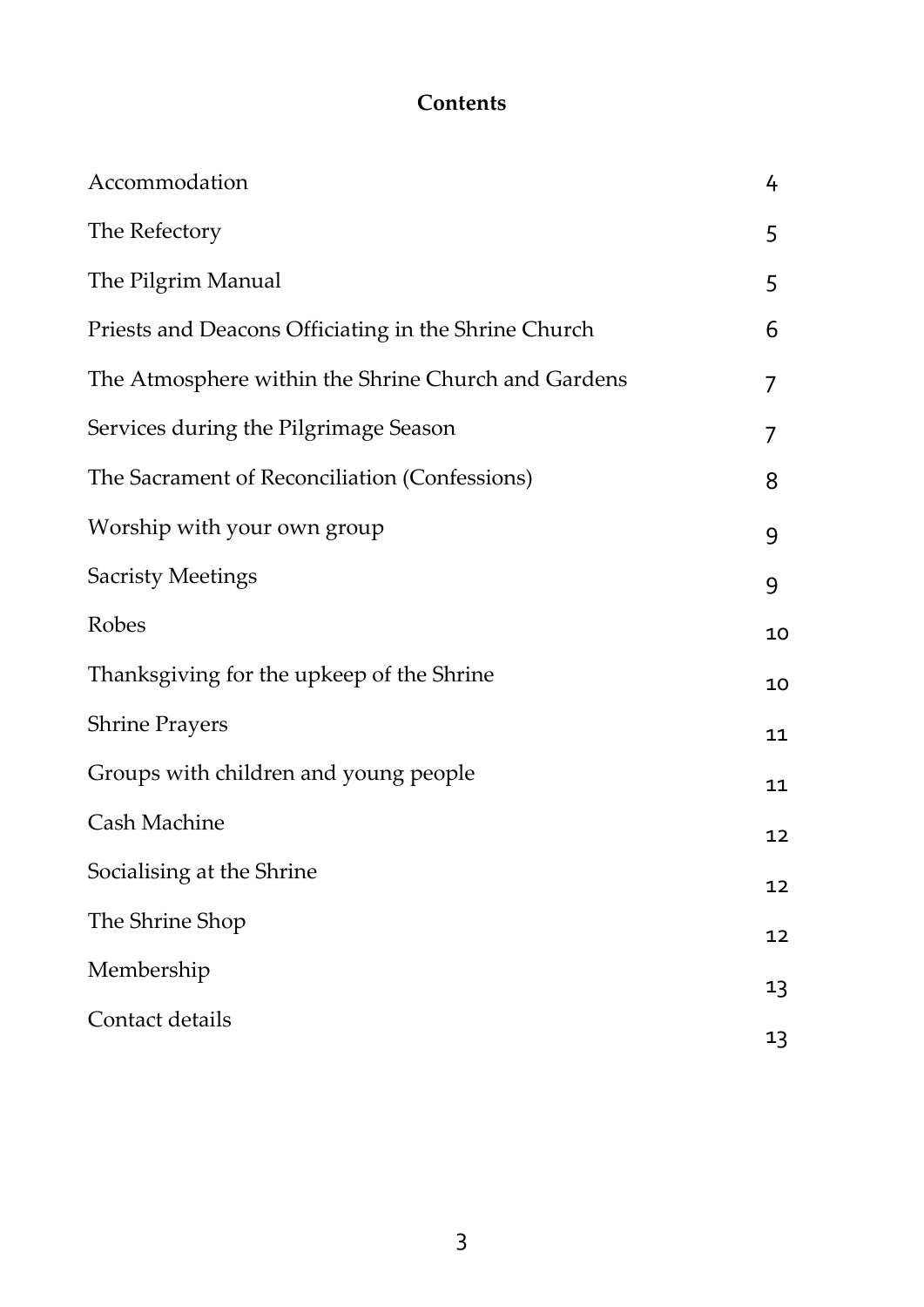#### **Accommodation**

There is a variety of accommodation at the Shrine, with a mixture of en-suite rooms, disabled rooms, and rooms where there are shared bathroom facilities. Due to the limited number of single rooms, it will sometimes be necessary for pilgrims to share a room with other members from their group.

Please can all bed lists be returned to the hospitality team at **least 60 days prior to arrival** to ensure that rooms can be allocated accordingly.

The hospitality team will be in contact with you in due course to discuss your group's accommodation needs. However, please do contact the hospitality team if you have any specific requests or questions regarding accommodation for your group. We shall endeavour to meet your requests and to make your stay at Walsingham as comfortable as possible.

Depending on availability it is sometimes possible for us to facilitate last minute bookings in regard to an increase in the number of pilgrims that you are bringing. Please do speak to the hospitality team if that situation occurs.

Refund requests for a cancelled pilgrimage are at the discretion of the Priest Administrator, please contact his PA if you need to discuss this option.

**Please note that the Brandie Gate and any other entrances to the Shrine grounds are closed at midnight, therefore it is important for pilgrims to have returned to the site before then.**

**Please also encourage your group to be mindful of others when moving around the accommodation buildings late in the evening.**

**A Night Porter is on duty at all times and is available to assist pilgrims with any issues or emergencies. They can be contacted on 01328 820239**

4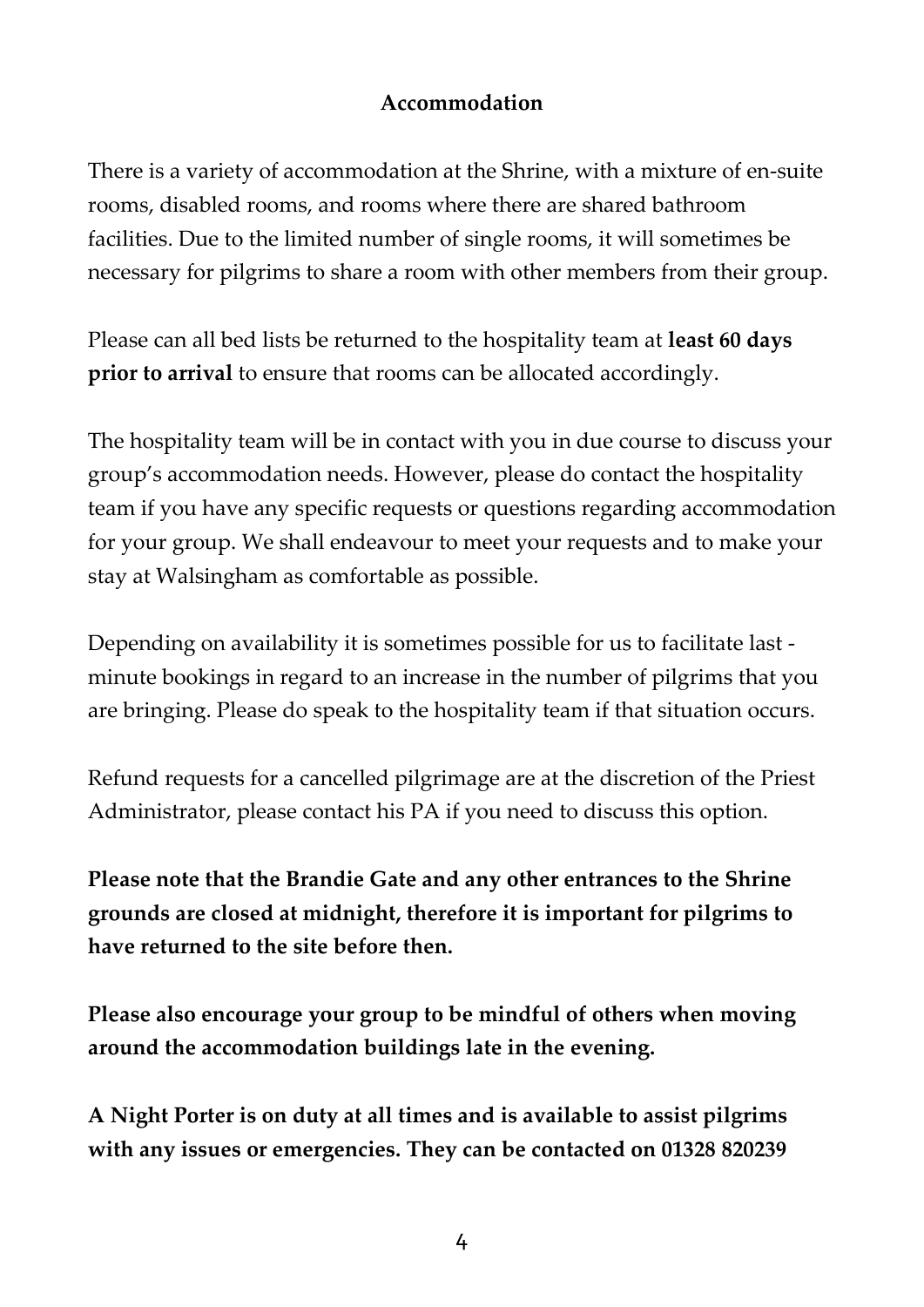#### **The Refectory**

Meals for pilgrims are served in our Refectory which is at the far end of the Shrine Gardens above Nortons Café.

Breakfast 8am-9.15am Lunch 12.30pm-1.15pm Supper 6.30pm-7.15pm

Hospitality will be in contact to check your groups dietary requirements but please feel free to contact them if you have any questions or concerns.

On arrival, pilgrims will be issued with a badge, please wear this at all times when in the Refectory.

# **The Pilgrim Manual**

Please encourage all your group members to purchase the manual and to bring it with them for all the Pilgrimage services as it helpfully contains all the words and hymns that are used during the various liturgies and devotions.

The Pilgrim Manual can be purchased in advance, either online or by telephone order from the Shrine Shop, or they can be purchased upon arrival at Walsingham.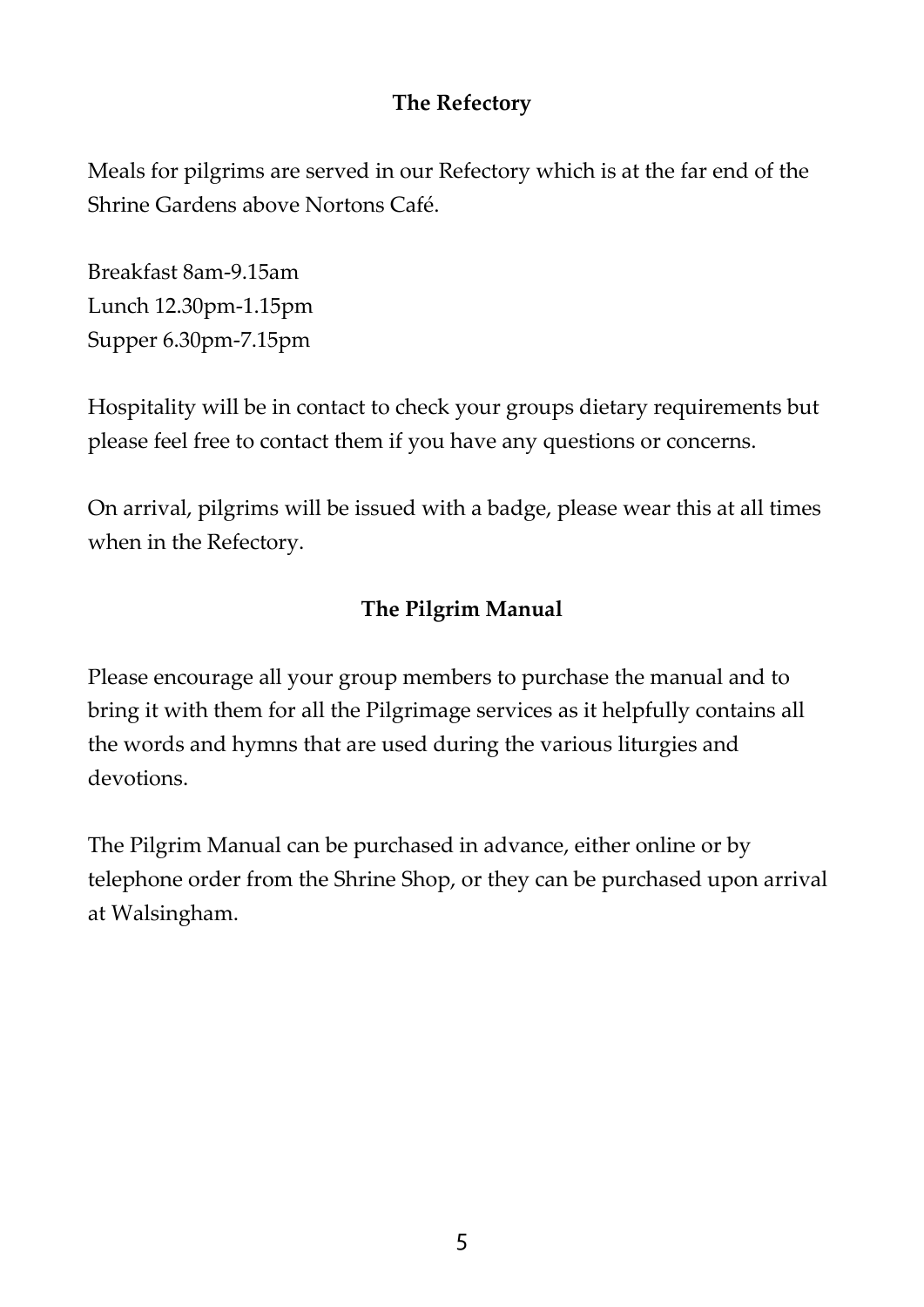# **Priests and Deacons officiating in the Shrine Church**

Please see below the policy set by the Guardians of the Shrine in relation to visiting clergy officiating in the Shrine Church.

**Male priests** with either a Bishop's Licence or PTO and who are also Priests Associate are welcome to celebrate the Mass in the Shrine. They are also asked to help and assist the Shrine clergy with the Healing ministries, Sprinkling from the Well, and the Sacrament of Reconciliation as required.

**Male deacons** with either a Bishop's Licence or PTO and who are also Deacons Associate are welcome to assist with the liturgies at the Shrine. They are also asked to help and assist the Shrine clergy with the Healing ministries and Sprinkling from the Well as required.

**Female priests and female transitional deacons** with either a Bishop's Licence or PTO are welcome to lead their groups in non-sacaremental liturgies such as making a First Visit to the Holy House or leading Stations of the Cross. Female clergy are also welcome to sit in the Guardians' Stalls for all of the Pilgrimage liturgies and they are invited to assist with the Laying on of Hands during the Healing ministries.

**Female distinctive deacons** with either a Bishop's Licence or PTO and who are also Deacons Associate are welcome to assist during the Mass at the Shrine and they are also asked to help and assist with the Healing ministries and Sprinkling from the Well as required.

For more details and to apply to become a Priest or Deacon Associate please visit our website or contact the membership office.

**All visiting clergy: male and female, who intend to lead any form of group liturgy, sacramental or non-sacramental, must complete a Safeguarding Declaration Form prior to their avival. The Priest Administrator's PA will be in contact with visiting clergy to facilitate this process.**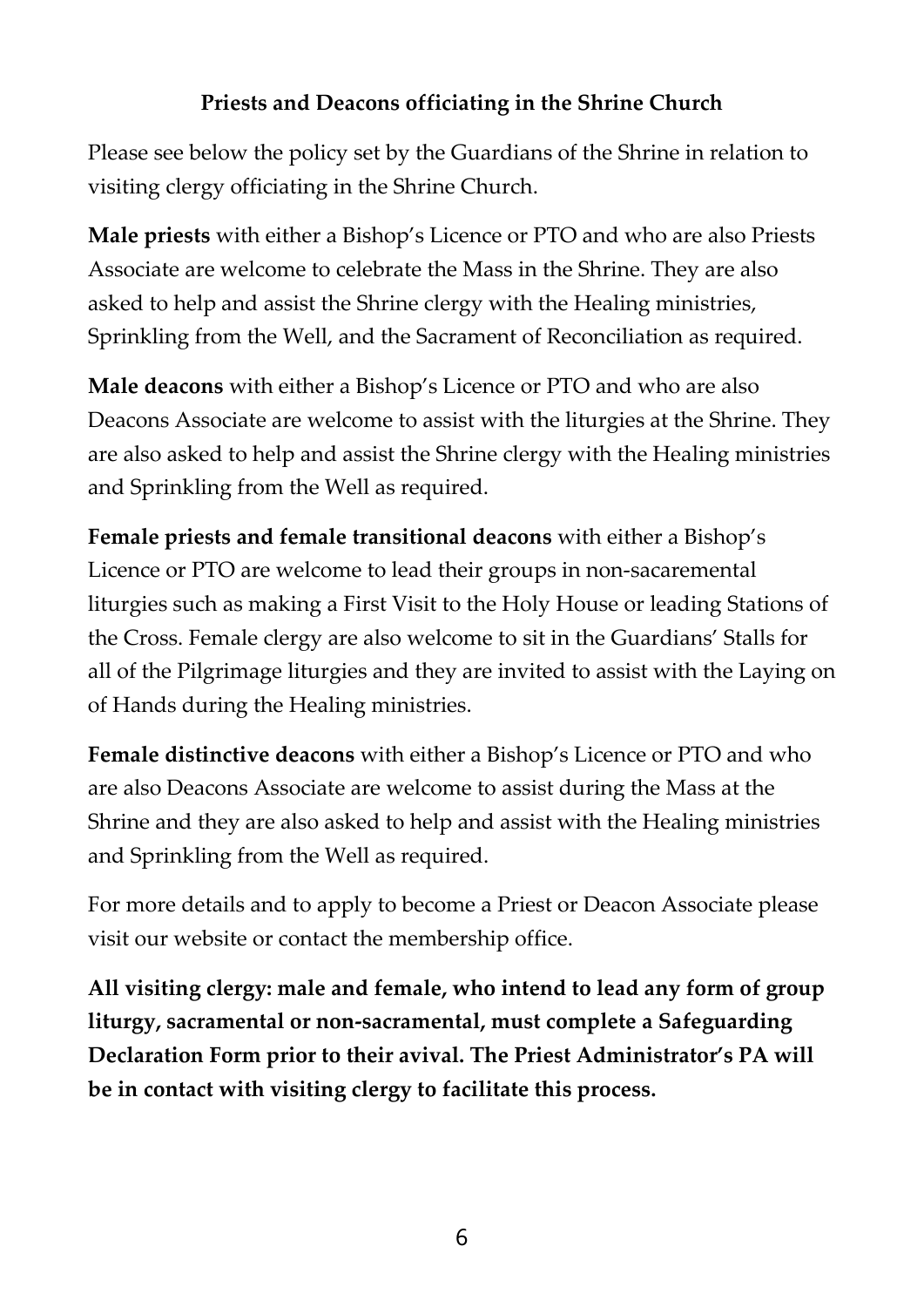#### **The Atmosphere within the Shrine Church and Gardens**

To foster an atmosphere that is conducive for prayer and worship we ask our pilgrims and visitors to be mindful of others while moving around the Shrine Church and Gardens and to be viligant of any services that may be taking place.

Pilgrims will also find it helpful to maintain a few minutes of silence immediately before a service to allow themselves time to prepare for worship.

#### **Services during the Pilgrimage Season**

#### **(Easter- end of October)**

#### **Daily**

7.30 am Mass in the Shrine Church

11.30 am Mass in the Guild of All Souls Chapel (10am on Wednesdays and Solemnities, 5pm on Sundays)

2.30 pm Sprinkling at the Well

5.00 pm Mass in the Shrine Church (Fridays only)

5.30 pm Evening Prayer in the Shrine Church (except Saturdays)

6.00 pm Shrine Prayers (5pm on Saturday)

# **Weekend Pilgrimage**

#### **Saturday**

6pm Sung Pilgrimage Mass

8.15pm Procession of Our Lady and Benediction followed by the Healing **Ministries**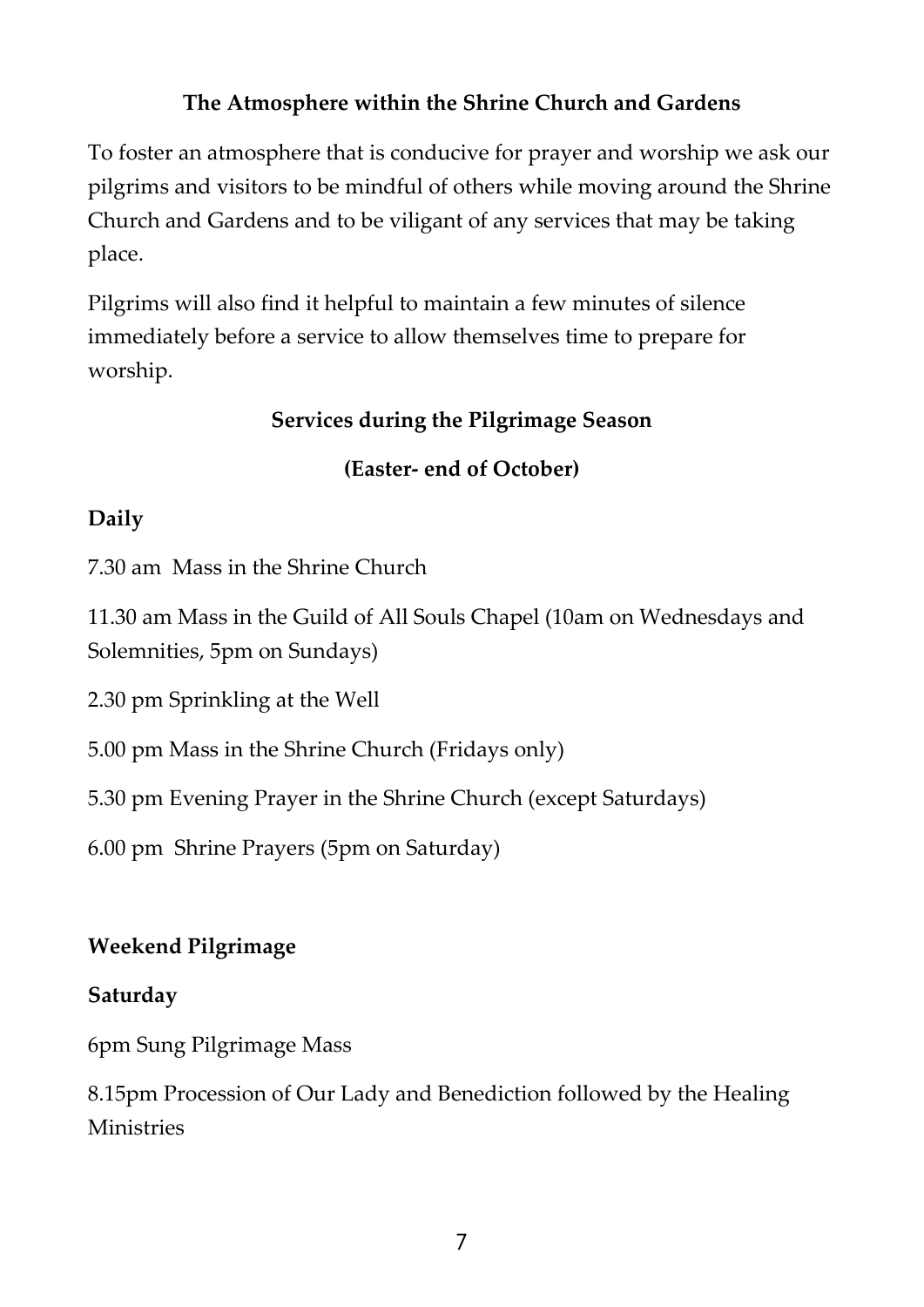#### **Sunday**

11am Parish Mass at St Mary's Church

2.30pm Sprinkling at the Well, Procession of the Blessed Sacrament, Benediction, Last Visit to the Holy House

#### **Mid-week Pilgrimage**

#### **Tuesday**

8.15pm Sprinkling at the Well, Benediction, Healing Ministries

#### **Wednesday**

11am Sung Pilgrimage Mass

8.15pm Procession of Our Lady and Benediction

During the months of March and November, if pilgrim groups of sufficient numbers are in residence, then a modified pilgrimage programme will be offered.

On a number of Saturdays each year the Shrine also offers a Day Pilgrimage Programme, please see our website for more details.

#### **The Sacrament of Reconciliation (Confession)**

On Saturday and Tuesday during the Pilgrimage season, priests will be available to hear confessions at the conclusion of the evening liturgy. Other times are available upon request.

Please do consider encouraging your pilgrims to make their confession and assure them that if this is a new ministry to them, the priest who hears their confession will gently guide them through the process.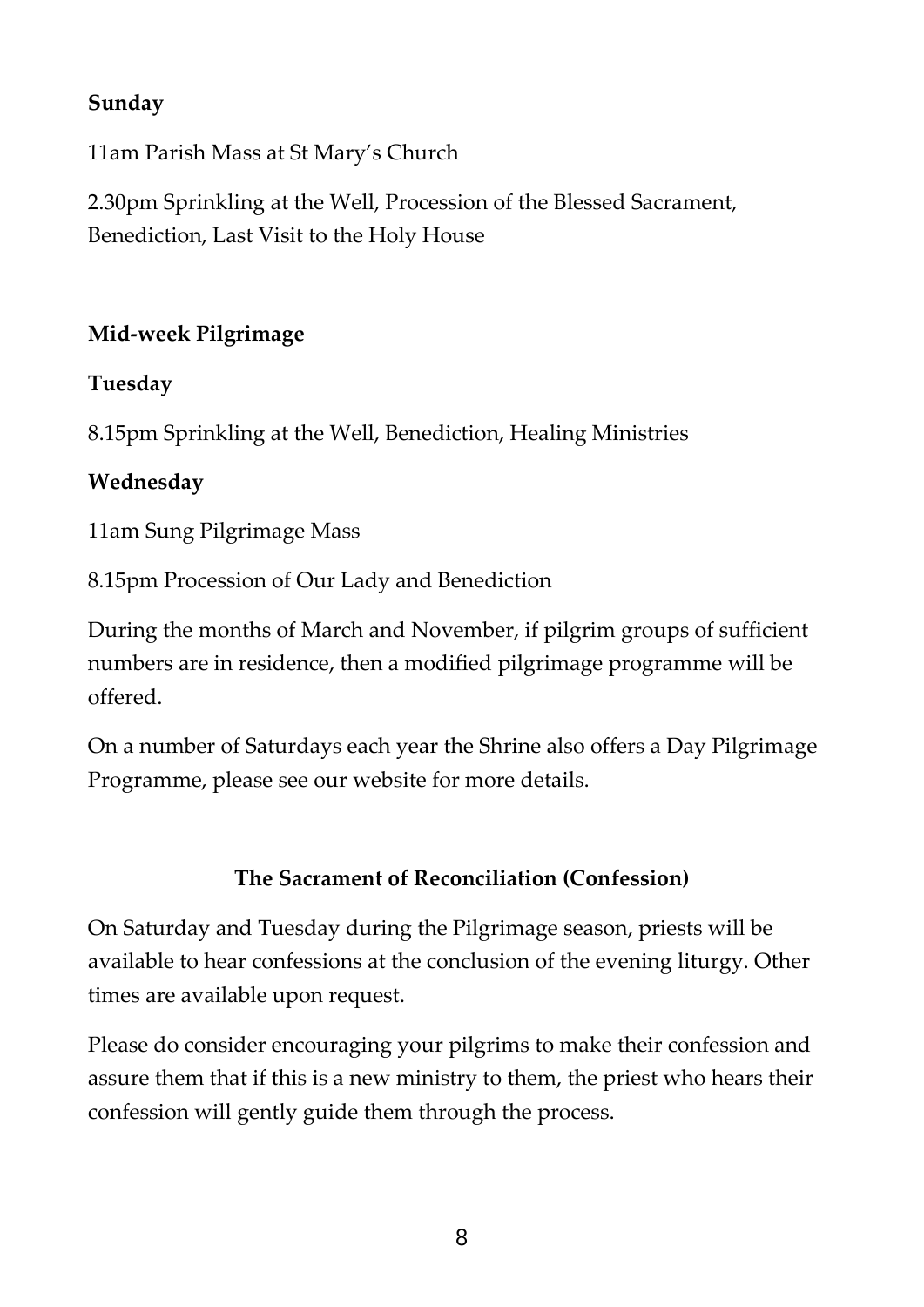#### **Worship with your own group**

The Pilgrim Manual contains a number of liturgies that groups are encouraged to lead on their own, these include:

First Visit to the Holy House

Stations of the Cross

Intercessions in the Holy House

Veneration of the Relic of the True Cross

The Holy Mile and Visit to the Slipper Chapel (Roman Catholic Shrine)

Last Visit to the Holy House

If your group would like to conduct any of these liturgies (except the Holy Mile and Visit to the Slipper Chapel) then it is important that you make contact with the Sacristy team in advance of your pilgrimage to book a time slot.

If any of the above liturgies are new for you or your group, please contact the Shrine Priest who will be happy to explain any of them in further detail. The Pilgrim Manual also contains further details regarding these liturgies.

#### **Sacristy meetings**

# **All visiting clergy and group leaders are asked to attend the Sacristy meetings.**

The Sacristy can be entered by a door to the side of the High Altar and near the steps leading up to the Blessed Sacrament chapel.

During the week the Sacristy meetings take place immediately after Evening Prayer at 5.45pm.

On Saturday, the meeting is at 5pm.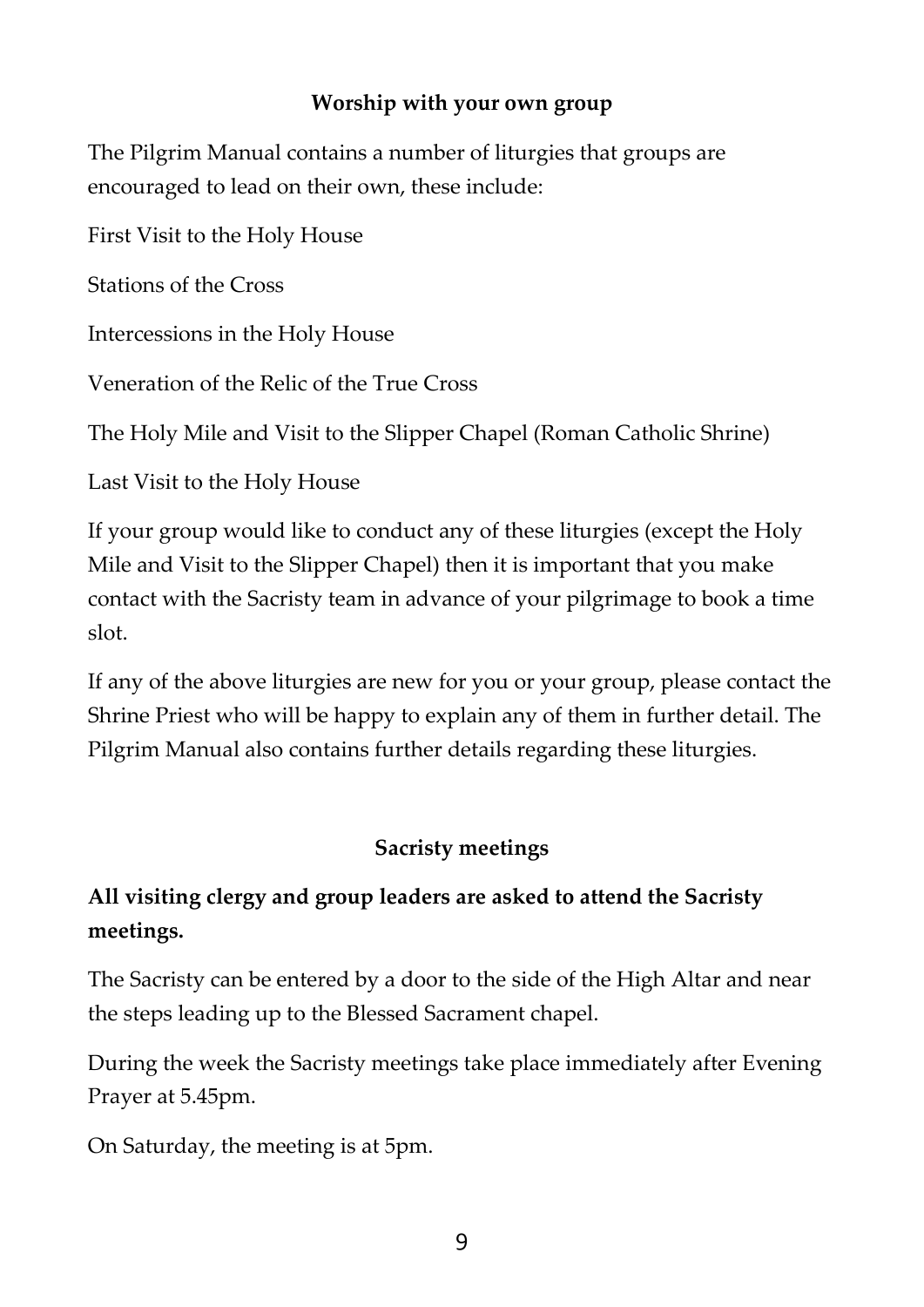Sacristy meetings are important as they allow groups to check the bookings that they have already made in advance, and if needs be, to request any additional liturgies during their stay.

During the Sacristy meeting requests will be made for servers to assist with the Pilgrimage liturgies. If possible, please speak to members of your group in advance and encourage their participation if required.

**Please note: The Priest Administrator and Shrine Priest rely on the generosity of priests and deacons who are on pilgrimage to volunteer their assistance at Shrine liturgies. We really do appreciate the willing help of clergy in order to provide the ministries we offer to pilgrims.**

#### **Robes**

Pilgrims who are willing to serve at the Shrine are encouraged to bring their own robes with them. However, cassocks and cottas can also be borrowed if required.

Clergy are encouraged to bring a cassock and cotta and if they intend to celebrate the Mass, an amice, alb and girdle.

# **Thanksgiving for the upkeep of the Shrine**

Traditonally, when pilgrim groups have offered Intercessions in the Holy House they have also taken a collection for the upkeep of the Shrine. Baskets for this can be provided by the Sacristy team.

All donations are gratefully received and they form a crucial role in securing the future of the Shrine for generations to come.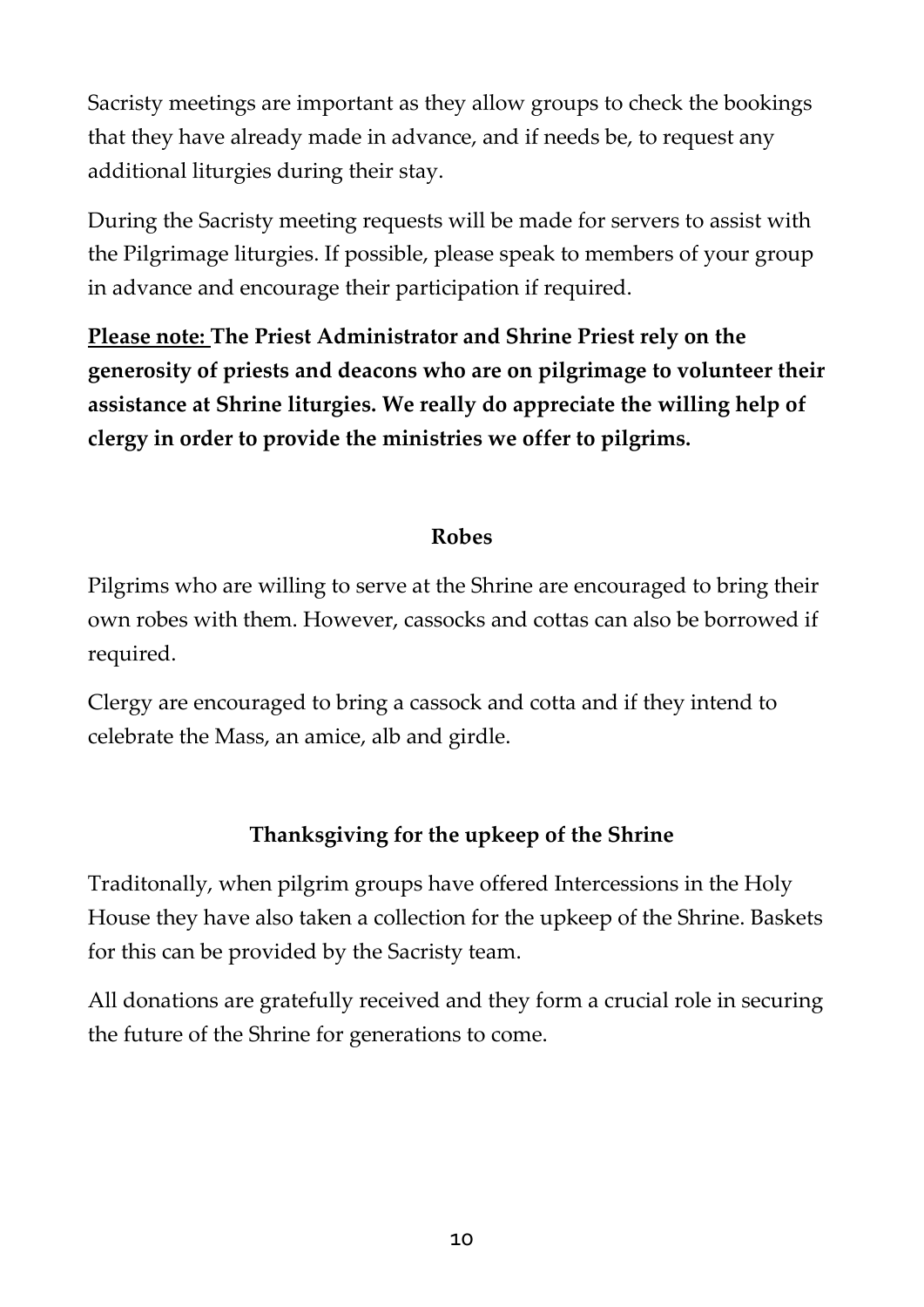#### **Shrine Prayers**

# **Daily at 6 pm (5 pm Saturday)**

Ever since the Image was restored to the Parish Church by Fr Hope Patten in 1922 and then after its translation to the Shrine Church in 1931, the Rosary has been said daily, interspersed with intercessions.

Pilgrims are most welcome to attend. The leader stands at the window looking into the Holy House, and those participating sit on the benches and stools in the nave, facing the Holy House.

There are leaflets to assist with the prayers, and these will be offered to those attending before the liturgy begins.

Shrine Prayers are now live streamed each day via our website and also on our social media platforms.

Pilgrims who would like to make a prayer request for Shrine Prayers are encouraged to use the slips and the box to the side of the Holy House near the entrance to the Fountain Courtyard.

Alternatively, prayer requests can be made via our website.

# **Groups with children and young people**

Children and young people are most welcome at the Shrine. Inside the Shrine Church you will find activity booklets for older children and toys and books for younger children.

Please contact our Education Department for more information and to request helpful resources.

Each year the Shrine offers specific pilgrimages for children and young people. In March we offer the Children's Pilgrimage which is aimed at 7 to 11 year olds; the Youth Pilgrimage in August for 11-18 year olds and the Families Pilgrimage in November is open to children of all ages.

Please see our website or contact the Education Department for more details.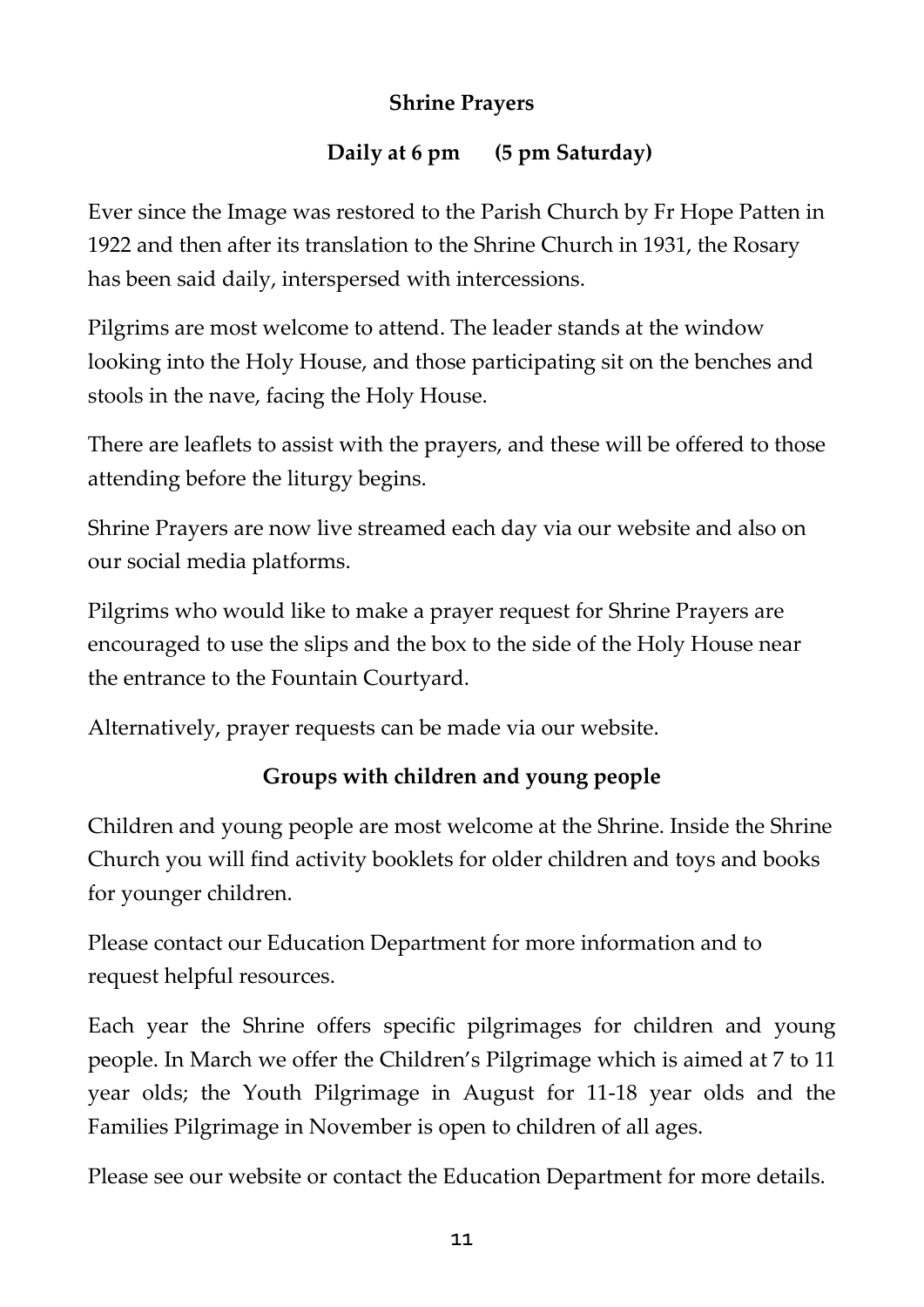#### **Cash Machine**

Please note that Walsingham does not have a cash machine although the village shop does provide a cash back service

# **Socialising at the Shrine**

Groups are most welcome to meet together during an evening in one of the common rooms in our accommodation wings. However, please do be mindful of the needs of others.

The Shrine also has its own on-site Café and Bar- Norton's, located under the Refectory. Serving food throughout the day and with the added advantage of also being a licensed bar, it is a great place for pilgrims to meet!

# **The Shrine Shop**

This is found in the Common Place, just outside of the Shrine gardens and up the road towards the High Street and car park.

Stocking a wide variety of books, gifts, cards, rosaries, clerical shirts and sacristy supplies, it is well worth a visit during your pilgrimage. It is also an excellent way for pilgrims to financially support the work and ministry of the Shrine.

Please note, the Shrine Shop has its own website and orders can be placed and delivered thoughout the year.

https://www.shrineshoponline.co.uk/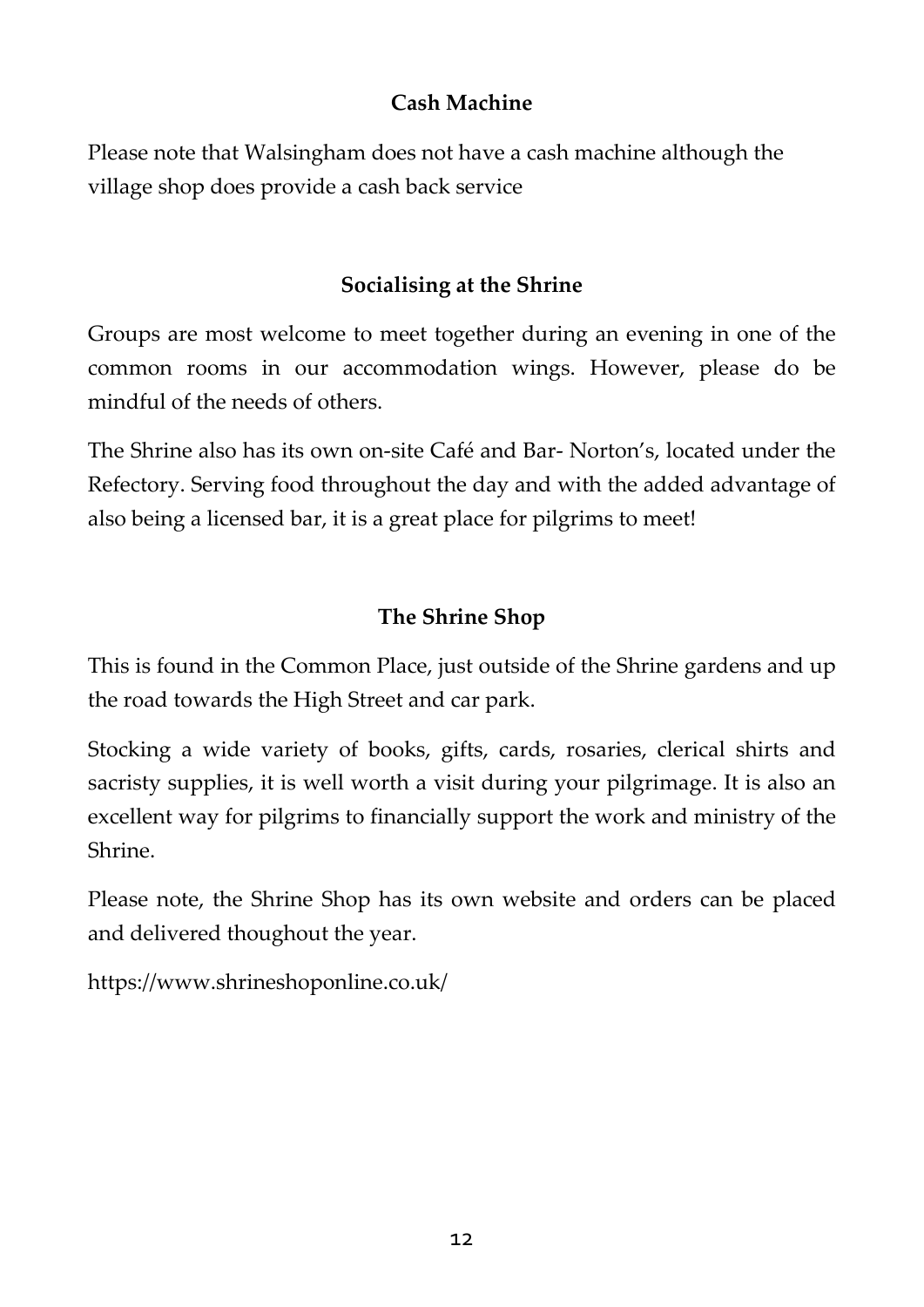#### **Membership**

#### **The Society of Our Lady of Walsingham**

The Society was founded by Fr Hope Patten in 1925 as part of the Shrine's outreach to enable pilgrims and visitors to keep in touch with the Shrine and its work. The Society prospers today with around 5000 members.

Members of the Society receive a Membership badge and card and the current edition of the Shrine's magazine, *The Walsingham Review*. Thereafter members receive two *Walsingham Reviews* a year, at Assumptiontide in August and Candlemas in February.

For more information and to join please visit our website or contact our Membership department.

#### **Cells of the Society**

Groups of Society members are invited to create a Cell of Our Lady of Walsingham for mutual support and to pray for the work of the Shrine. The group needs to be led by a Priest Associate of the Holy House, who becomes the Cell Superior

For more information please visit our website or contact our Membership department.

#### **Contact details**

If you would like to make a booking, or if you have questions relating to your exsiting booking, please contact our **hospitality team**:

Tel: 01328 820239 Email: accom@olw-shrine.org.uk

If you would like to book any services for your group during your pilgrimage please contact the **Sacristy team:**

Tel: 01328 824202 Email: [sacristy1@olw-shrine.org.uk](mailto:sacristy1@olw-shrine.org.uk)